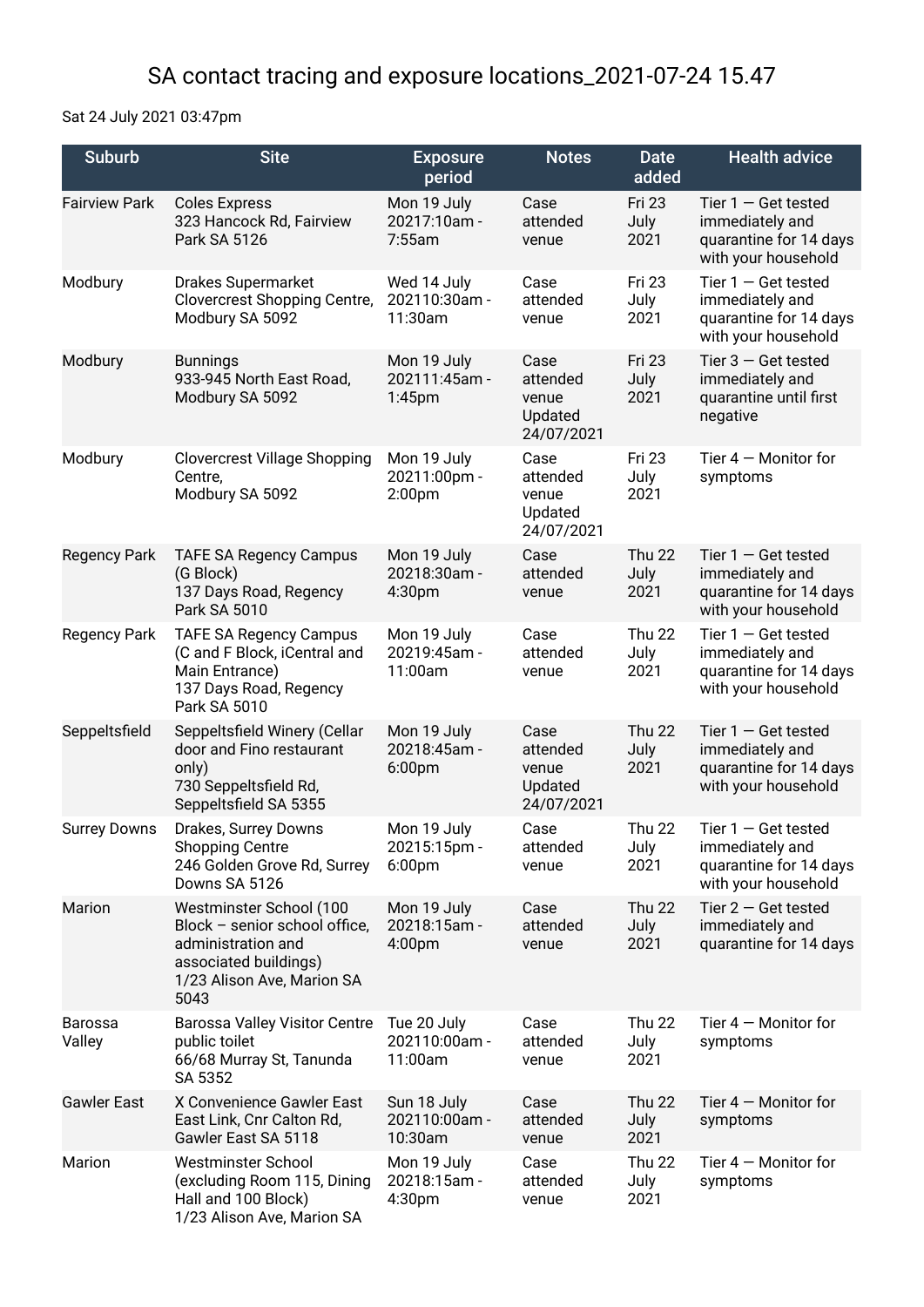| <b>Suburb</b>        | <b>Site</b>                                                                                            | <b>Exposure</b><br>period                          | <b>Notes</b>              | <b>Date</b><br>added          | <b>Health advice</b>                                                                      |
|----------------------|--------------------------------------------------------------------------------------------------------|----------------------------------------------------|---------------------------|-------------------------------|-------------------------------------------------------------------------------------------|
|                      | 5043                                                                                                   |                                                    |                           |                               |                                                                                           |
| <b>Regency Park</b>  | <b>TAFE SA Regency Campus</b><br>(excluding Tier 1 areas)<br>137 Days Road, Regency<br>Park SA 5010    | Mon 19 July<br>20218:30am -<br>4:30pm              | Case<br>attended<br>venue | <b>Thu 22</b><br>July<br>2021 | Tier $4 -$ Monitor for<br>symptoms                                                        |
| Elizabeth            | St George Bakehouse,<br><b>Elizabeth City Centre</b><br>50 Elizabeth Way, Elizabeth<br>SA 5112         | Mon 19 July<br>202111:45am -<br>$1:45$ pm          | Case<br>attended<br>venue | <b>Wed 21</b><br>July<br>2021 | Tier $1 -$ Get tested<br>immediately and<br>quarantine for 14 days<br>with your household |
| Elizabeth            | The Way Café<br>6/50 Elizabeth Way,<br>Elizabeth SA 5112                                               | Mon 19 July<br>202110:15am -<br>12:00pm            | Case<br>attended<br>venue | <b>Wed 21</b><br>July<br>2021 | Tier $1 -$ Get tested<br>immediately and<br>quarantine for 14 days<br>with your household |
| <b>Fairview Park</b> | <b>Coles Express</b><br>323 Hancock Rd, Fairview<br>Park SA 5126                                       | Mon 19 July<br>20219:00am -<br>9:40am              | Case<br>attended<br>venue | <b>Wed 21</b><br>July<br>2021 | Tier $1 -$ Get tested<br>immediately and<br>quarantine for 14 days<br>with your household |
| Felixstow            | McDonald's<br>465-467 Payneham Rd,<br>Felixstow SA 5070                                                | Sun 18 July<br>202110:00am -<br>10:30am            | Case<br>attended<br>venue | <b>Wed 21</b><br>July<br>2021 | Tier $1 -$ Get tested<br>immediately and<br>quarantine for 14 days<br>with your household |
| Glenside             | <b>Burnside Village</b><br>447 Portrush Rd, Glenside<br>SA 5065                                        | Sun 18 July<br>20211:05pm -<br>2:30 <sub>pm</sub>  | Case<br>attended<br>venue | <b>Wed 21</b><br>July<br>2021 | Tier $1 -$ Get tested<br>immediately and<br>quarantine for 14 days<br>with your household |
| <b>Holden Hill</b>   | All Make Crash Repairs<br>31 Jacobsen Cres, Holden<br><b>Hill SA 5088</b>                              | Mon 19 July<br>20218:45am -<br>9:20am              | Case<br>attended<br>venue | <b>Wed 21</b><br>July<br>2021 | Tier $1 -$ Get tested<br>immediately and<br>quarantine for 14 days<br>with your household |
| Marion               | Westminster School (Full day<br>course Room 115)<br>1/23 Alison Ave, Marion SA<br>5043                 | Mon 19 July<br>20218:15am -<br>8:30pm              | Case<br>attended<br>venue | <b>Wed 21</b><br>July<br>2021 | Tier $1 -$ Get tested<br>immediately and<br>quarantine for 14 days<br>with your household |
| <b>Marion</b>        | <b>Westminster School (Dining</b><br>Hall)<br>1/23 Alison Ave, Marion SA<br>5043                       | Mon 19 July<br>202112:00pm -<br>2:30 <sub>pm</sub> | Case<br>attended<br>venue | <b>Wed 21</b><br>July<br>2021 | Tier $1 -$ Get tested<br>immediately and<br>quarantine for 14 days<br>with your household |
| Marryatville         | Woolworths<br>Marryatville shopping centre<br>244-246 Kensington Rd,<br>Leabrook SA 5068               | Sun 18 July<br>20212:00pm -<br>3:00 <sub>pm</sub>  | Case<br>attended<br>venue | <b>Wed 21</b><br>July<br>2021 | Tier $1 -$ Get tested<br>immediately and<br>quarantine for 14 days<br>with your household |
| Modbury              | Centrelink (customers and<br>front door staff)                                                         | Fri 9 July<br>202112:00pm -<br>2:00pm              | Case<br>attended<br>venue | <b>Wed 21</b><br>July<br>2021 | Tier $1 -$ Get tested<br>immediately and<br>quarantine for 14 days<br>with your household |
| Para Hills<br>West   | Gym24Seven<br>1413 Main North Road Para<br>Hills West, Adelaide, SA,<br>Australia 5096                 | Mon 19 July<br>20213:00pm -<br>6:00 <sub>pm</sub>  | Case<br>attended<br>venue | <b>Wed 21</b><br>July<br>2021 | Tier $1 -$ Get tested<br>immediately and<br>quarantine for 14 days<br>with your household |
| Seacliff             | Casa Bambini Seacliff<br>601/607 Brighton Rd,<br>Seacliff SA 5049                                      | Mon 19 July<br>20216:30am -<br>6:00 <sub>pm</sub>  | Case<br>attended<br>venue | <b>Wed 21</b><br>July<br>2021 | Tier $1 -$ Get tested<br>immediately and<br>quarantine for 14 days<br>with your household |
| <b>Surrey Downs</b>  | <b>Chemist King Discount</b><br>Pharmacy<br>501 Golden Grove Road, Cnr<br>Grenfell Rd, Surrey Downs SA | Mon 19 July<br>20215:15pm -<br>6:30pm              | Case<br>attended<br>venue | <b>Wed 21</b><br>July<br>2021 | Tier $1 -$ Get tested<br>immediately and<br>quarantine for 14 days<br>with your household |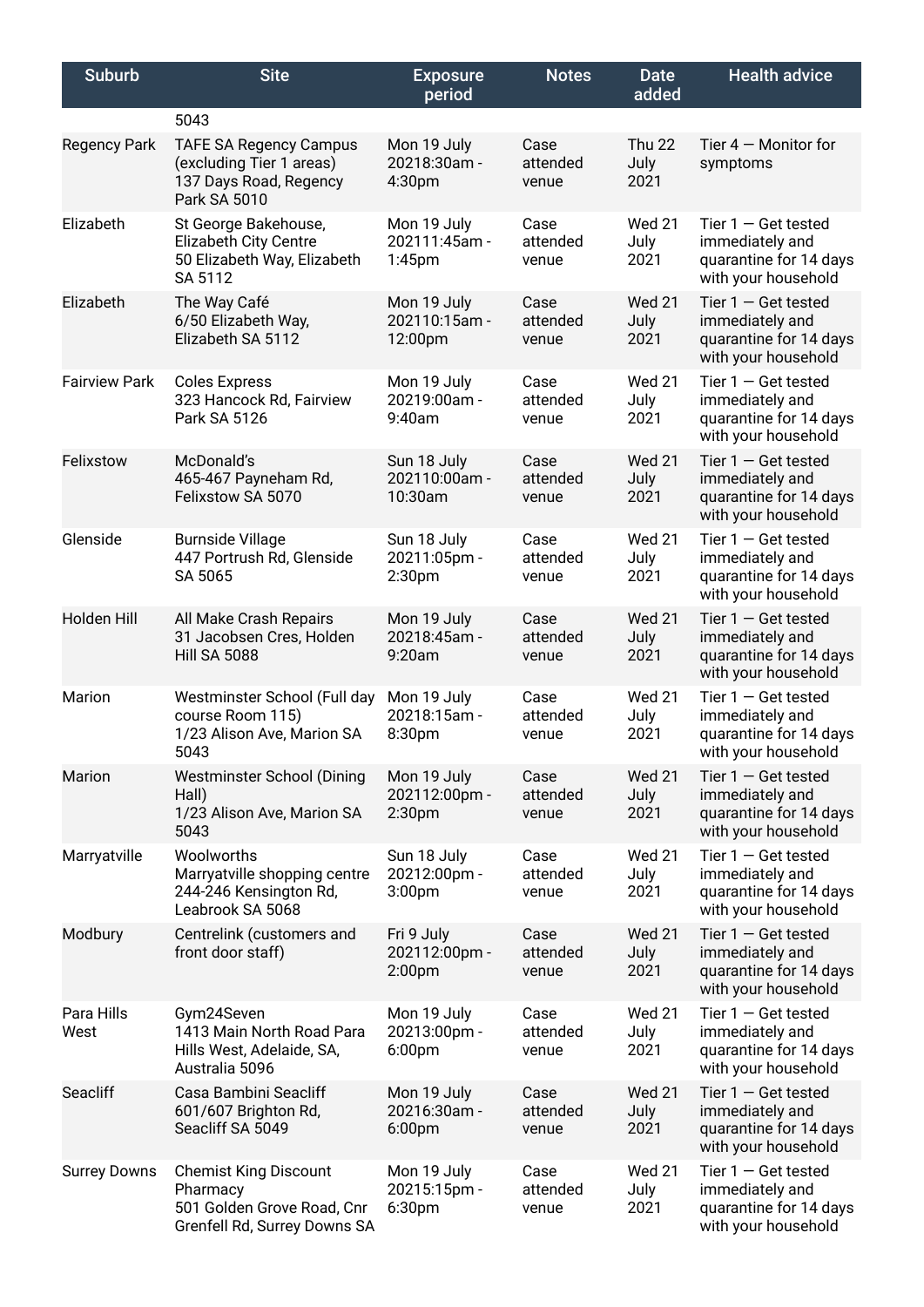| <b>Suburb</b>        | <b>Site</b>                                                                                                               | <b>Exposure</b><br>period                          | <b>Notes</b>              | Date<br>added                 | <b>Health advice</b>                                                                      |
|----------------------|---------------------------------------------------------------------------------------------------------------------------|----------------------------------------------------|---------------------------|-------------------------------|-------------------------------------------------------------------------------------------|
|                      | 5126                                                                                                                      |                                                    |                           |                               |                                                                                           |
| <b>Surrey Downs</b>  | Drakes, Surrey Downs<br><b>Shopping Centre</b><br>246 Golden Grove Rd, Surrey<br>Downs SA 5126                            | Fri 16 July<br>202111:45am -<br>12:15pm            | Case<br>attended<br>venue | <b>Wed 21</b><br>July<br>2021 | Tier $1 -$ Get tested<br>immediately and<br>quarantine for 14 days<br>with your household |
| <b>Surrey Downs</b>  | Smile Centre, Surrey Downs<br><b>Shopping Centre</b><br>501 Golden Grove Rd, Surrey<br>Downs SA 5126                      | Mon 19 July<br>20216:00pm -<br>8:00pm              | Case<br>attended<br>venue | <b>Wed 21</b><br>July<br>2021 | Tier $1 -$ Get tested<br>immediately and<br>quarantine for 14 days<br>with your household |
| <b>Surrey Downs</b>  | Surrey Downs Chicken &<br>Takeaway<br>246 Golden Grove Rd, Surrey<br>Downs SA 5126                                        | Fri 16 July<br>202111:30am-<br>12:30pm             | Case<br>attended<br>venue | <b>Wed 21</b><br>July<br>2021 | Tier $1 -$ Get tested<br>immediately and<br>quarantine for 14 days<br>with your household |
| Unley                | Whistle and Flute Café<br>136 Greenhill Road, Unley SA<br>5061                                                            | Sun 18 July<br>20218:30am -<br>10:30am             | Case<br>attended<br>venue | <b>Wed 21</b><br>July<br>2021 | Tier $1 -$ Get tested<br>immediately and<br>quarantine for 14 days<br>with your household |
| Elizabeth            | <b>Elizabeth City Centre</b><br>50 Elizabeth Way, Elizabeth<br>South Australia 5112                                       | Mon 19 July<br>202110:15am -<br>1:45 <sub>pm</sub> | Case<br>attended<br>venue | <b>Wed 21</b><br>July<br>2021 | Tier $2 -$ Get tested<br>immediately and<br>quarantine for 14 days                        |
| Evanston             | <b>Gawler and District College</b><br>B-12 (whole school)<br>12, Barnet Road, Evanston<br>South Australia 5116            | Mon 19 July<br>20217:50am -<br>3:30pm              | Case<br>attended<br>venue | <b>Wed 21</b><br>July<br>2021 | Tier $2 -$ Get tested<br>immediately and<br>quarantine for 14 days                        |
| Greenwith            | <b>Greenwith Primary School</b><br>Oval<br>1500 Golden Grove Road,<br><b>Greenwith South Australia</b><br>5125            | Mon 19 July<br>20212:45pm -<br>3:45 <sub>pm</sub>  | Case<br>attended<br>venue | <b>Wed 21</b><br>July<br>2021 | Tier $2 -$ Get tested<br>immediately and<br>quarantine for 14 days                        |
| Modbury              | Centrelink (staff)<br>96 Reservior Road, Modbury<br>South Australia 5092                                                  | Fri 9 July<br>202112:00pm -<br>2:00 <sub>pm</sub>  | Case<br>attended<br>venue | <b>Wed 21</b><br>July<br>2021 | Tier $2 -$ Get tested<br>immediately and<br>quarantine for 14 days                        |
| Modbury              | City of Tea Tree Gully Civic<br>Centre (Justice of the<br>Peace)<br>571 Montague Road,<br>Modbury South Australia<br>5092 | Sat 10 July<br>202111:30am -<br>1:00 <sub>pm</sub> | Case<br>attended<br>venue | <b>Wed 21</b><br>July<br>2021 | Tier $2 -$ Get tested<br>immediately and<br>quarantine for 14 days                        |
| Gawler               | Hungry Jacks<br>corner Main North Road &<br>Barnet Street, Gawler South<br>Australia 5118                                 | Mon 19 July<br>20217:45am -<br>8:15am              | Case<br>attended<br>venue | <b>Wed 21</b><br>July<br>2021 | Tier $3 -$ Get tested<br>immediately and<br>quarantine until first<br>negative            |
| Campbelltown         | Mercato<br>625-627 Lower North East<br>Road, Campbelltown 5074                                                            | Mon 12 July<br>20212:00pm -<br>3:00pm              | Case<br>attended<br>venue | Tue 20<br>July<br>2021        | Tier $1 -$ Get tested<br>immediately and<br>quarantine for 14 days<br>with your household |
| <b>Fairview Park</b> | Drummond Golf Tea Tree<br>Gully Golf Club Pro Shop<br>Hamilton Road, Fairview<br>Park SA 5126                             | Mon 12 July<br>202111:00am -<br>12:00pm            | Case<br>attended<br>venue | Tue 20<br>July<br>2021        | Tier $1 -$ Get tested<br>immediately and<br>quarantine for 14 days<br>with your household |
| <b>Fairview Park</b> | <b>Drummond Golf Tea Tree</b><br>Gully Golf Club Pro Shop<br>Hamilton Road, Fairview<br>Park                              | Mon 12 July<br>20214:00pm -<br>5:00pm              | Case<br>attended<br>venue | Tue 20<br>July<br>2021        | Tier $1 -$ Get tested<br>immediately and<br>quarantine for 14 days<br>with your household |
| Greenacres           | Coles, Greenacres Shopping<br>Centre<br>132 Muller Rd, Greenacres                                                         | Wed 14 July<br>20211:00pm -<br>2:00 <sub>pm</sub>  | Case<br>attended<br>venue | Tue 20<br>July<br>2021        | Tier $1 -$ Get tested<br>immediately and<br>quarantine for 14 days                        |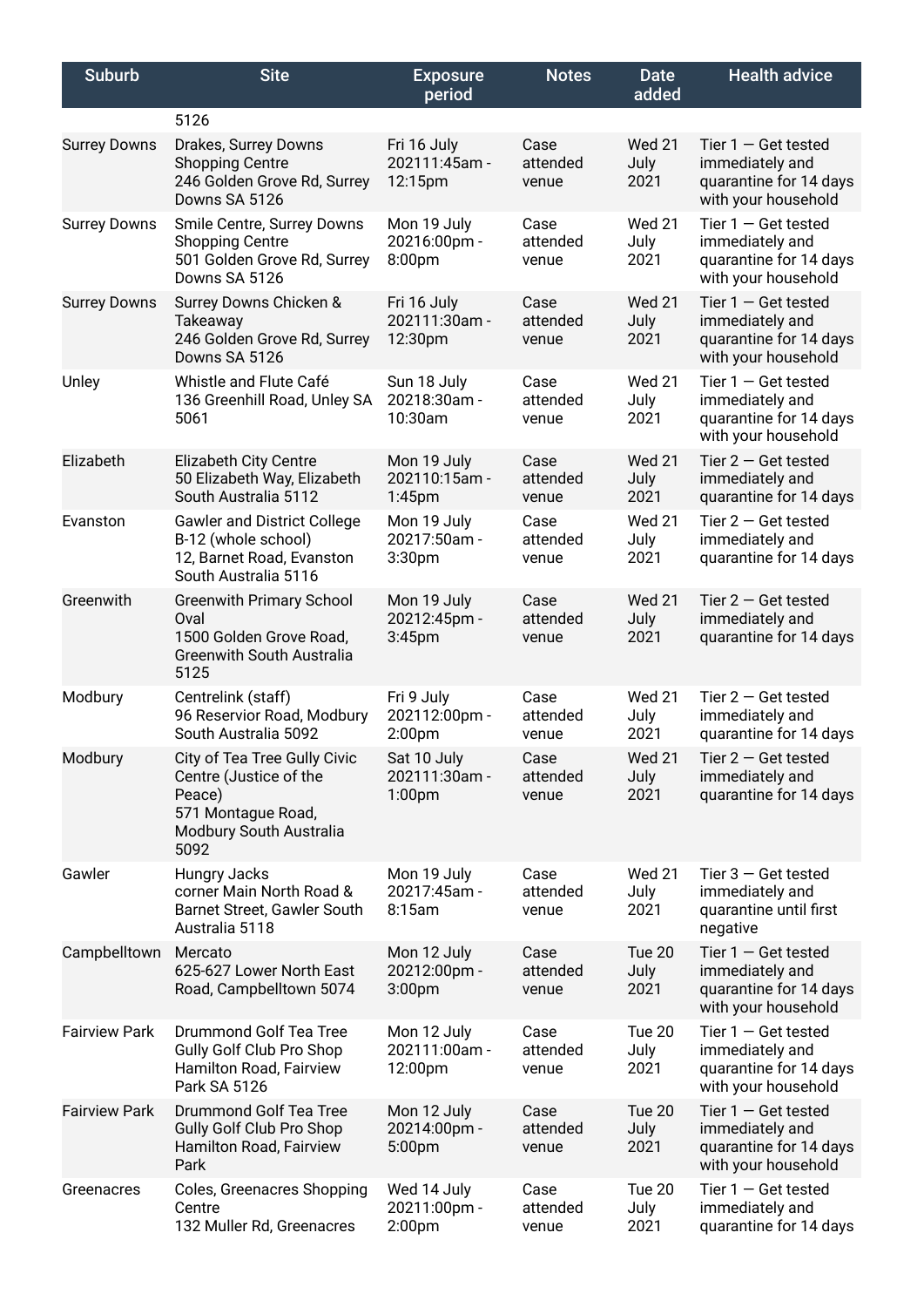| <b>Suburb</b>      | <b>Site</b>                                                                                               | <b>Exposure</b><br>period                          | <b>Notes</b>                                       | <b>Date</b><br>added   | <b>Health advice</b>                                                                      |
|--------------------|-----------------------------------------------------------------------------------------------------------|----------------------------------------------------|----------------------------------------------------|------------------------|-------------------------------------------------------------------------------------------|
|                    | SA 5086                                                                                                   |                                                    |                                                    |                        | with your household                                                                       |
| Highbury           | Dan Murphy's<br>1017 Lower North East Rd,<br>Highbury SA 5089                                             | Wed 14 July<br>20213:30pm -<br>4:45pm              | Case<br>attended<br>venue                          | Tue 20<br>July<br>2021 | Tier $1 -$ Get tested<br>immediately and<br>quarantine for 14 days<br>with your household |
| Hindmarsh          | Meals on Wheels<br>A2 Manton Street,<br>Hindmarsh                                                         | Mon 19 July<br>20216:30am -<br>11:30am             | Case<br>attended<br>venue                          | Tue 20<br>July<br>2021 | Tier $1 -$ Get tested<br>immediately and<br>quarantine for 14 days<br>with your household |
| <b>Hope Valley</b> | Pro Health Care Hope Valley<br><b>Family Practice</b><br>1290 Grand Jct Rd, Hope<br>Valley SA 5090        | Mon 12 July<br>202111:45am -<br>2:00 <sub>pm</sub> | Case<br>attended<br>venue                          | Tue 20<br>July<br>2021 | Tier $1 -$ Get tested<br>immediately and<br>quarantine for 14 days<br>with your household |
| Modbury            | All That Mobile<br>Shop 125 Westfield Tea Tree<br>Plaza, 976 North East Road,<br>Modbury SA 5092          | Wed 14 July<br>20211:30pm -<br>2:00 <sub>pm</sub>  | Case<br>attended<br>venue                          | Tue 20<br>July<br>2021 | Tier $1 -$ Get tested<br>immediately and<br>quarantine for 14 days<br>with your household |
| Modbury            | <b>Bunnings</b><br>933-945 North East Road,<br>Modbury SA 5092                                            | Sat 17 July<br>202111:00am -<br>12:15pm            | Case<br>attended<br>venue                          | Tue 20<br>July<br>2021 | Tier $1 -$ Get tested<br>immediately and<br>quarantine for 14 days<br>with your household |
| Modbury            | Coles, Westfield Tea Tree<br>Plaza Shopping Centre<br>976 North East Road,<br>Modbury SA 5092             | Wed 14 July<br>202112:30pm -<br>1:30 <sub>pm</sub> | Case<br>attended<br>venue                          | Tue 20<br>July<br>2021 | Tier $1 -$ Get tested<br>immediately and<br>quarantine for 14 days<br>with your household |
| Modbury            | Food Court, Westfield Tea<br><b>Tree Plaza Shopping Centre</b><br>976 North East Road,<br>Modbury SA 5092 | Wed 14 July<br>20211:00pm -<br>2:30 <sub>pm</sub>  | Case<br>attended<br>venue<br>Updated<br>24/07/2021 | Tue 20<br>July<br>2021 | Tier $1 -$ Get tested<br>immediately and<br>quarantine for 14 days<br>with your household |
| Modbury            | Foodland, Modbury Triangle<br><b>Shopping Centre</b><br>954 North East Road,<br>Modbury SA 5092           | Wed 14 July<br>202111:30am -<br>12:30pm            | Case<br>attended<br>venue                          | Tue 20<br>July<br>2021 | Tier $1 -$ Get tested<br>immediately and<br>quarantine for 14 days<br>with your household |
| Modbury            | Harris Scarfe, Westfield Tea<br>Tree Plaza Shopping Centre<br>976 North East Road,<br>Modbury SA 5092     | Wed 14 July<br>20211:30pm -<br>2:00 <sub>pm</sub>  | Case<br>attended<br>venue                          | Tue 20<br>July<br>2021 | Tier $1 -$ Get tested<br>immediately and<br>quarantine for 14 days<br>with your household |
| Modbury            | JB Hi-Fi<br>7 Smart Road, Modbury SA<br>5092                                                              | Tue 13 July<br>20211:45pm -<br>3:30 <sub>pm</sub>  | Case<br>attended<br>venue                          | Tue 20<br>July<br>2021 | Tier $1 -$ Get tested<br>immediately and<br>quarantine for 14 days<br>with your household |
| Modbury            | Kmart, Westfield Tea Tree<br>Plaza Shopping Centre<br>976 North East Road,<br>Modbury SA 5092             | Wed 14 July<br>20211:30pm -<br>2:30 <sub>pm</sub>  | Case<br>attended<br>venue                          | Tue 20<br>July<br>2021 | Tier $1 -$ Get tested<br>immediately and<br>quarantine for 14 days<br>with your household |
| Modbury            | Service SA (customers and<br>front door staff)<br>116 Reservoir Road,<br>Modbury 5092                     | Tue 13 July<br>202111:00am -<br>12:00pm            | Case<br>attended<br>venue                          | Tue 20<br>July<br>2021 | Tier $1 -$ Get tested<br>immediately and<br>quarantine for 14 days<br>with your household |
| Munno Para         | Chemist Warehouse, Munno<br>Para Shopping City<br>600 Main North Road,<br>Smithfield SA 5114              | Sun 18 July<br>20215:30pm -<br>6:00 <sub>pm</sub>  | Case<br>attended<br>venue                          | Tue 20<br>July<br>2021 | Tier $1 -$ Get tested<br>immediately and<br>quarantine for 14 days<br>with your household |
| St Agnes           | Coles, St Agnes Shopping<br>Centre<br>1244 North East Road, St                                            | Wed 14 July<br>202112:00pm -<br>1:00 <sub>pm</sub> | Case<br>attended<br>venue                          | Tue 20<br>July<br>2021 | Tier $1 -$ Get tested<br>immediately and<br>quarantine for 14 days                        |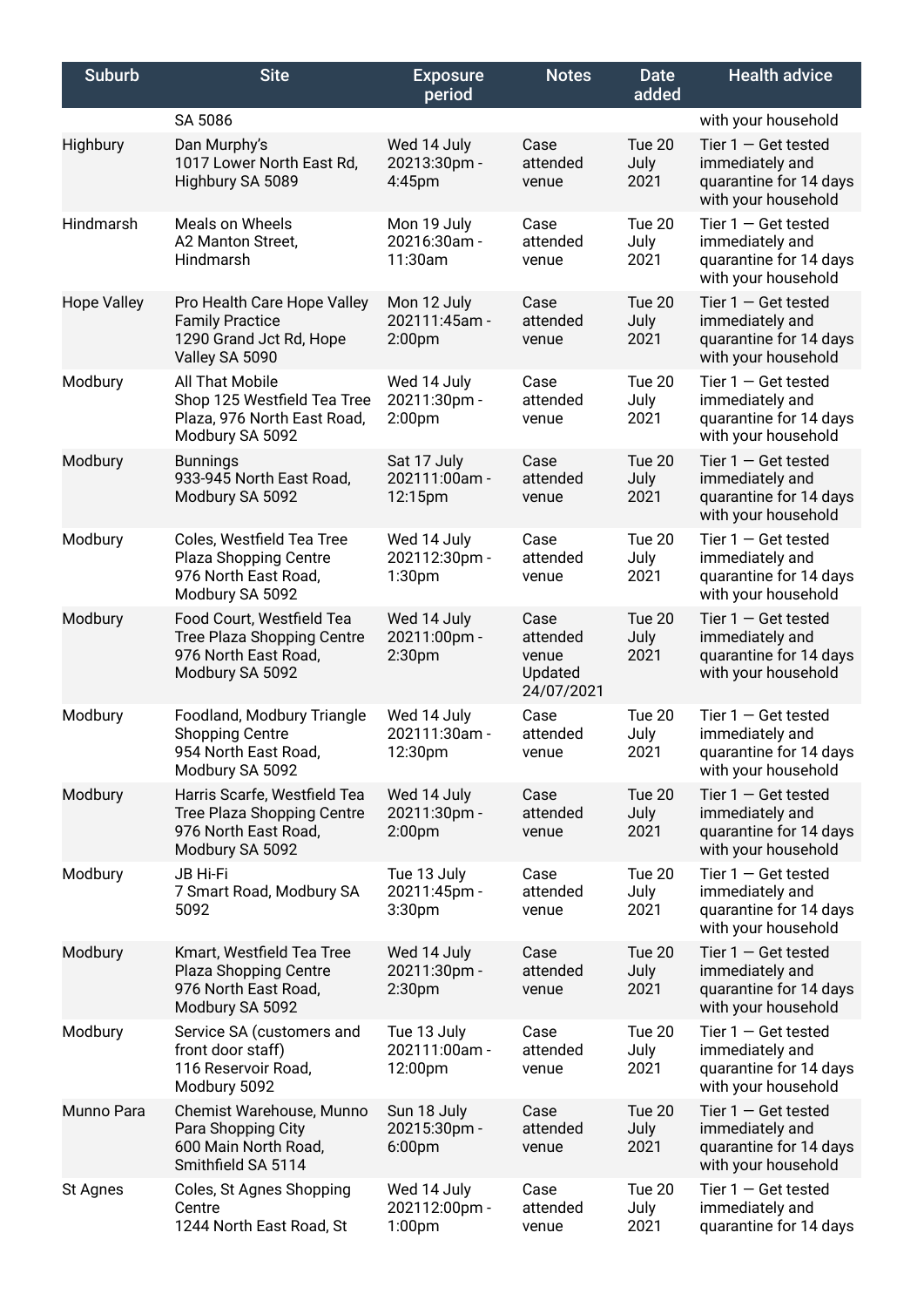| <b>Suburb</b>        | <b>Site</b>                                                                                                          | <b>Exposure</b><br>period                          | <b>Notes</b>                                       | Date<br>added          | <b>Health advice</b>                                                                      |
|----------------------|----------------------------------------------------------------------------------------------------------------------|----------------------------------------------------|----------------------------------------------------|------------------------|-------------------------------------------------------------------------------------------|
|                      | Agnes SA 5097                                                                                                        |                                                    |                                                    |                        | with your household                                                                       |
| St Agnes             | Coles, St Agnes Shopping<br>Centre<br>1244 North East Road, St<br>Agnes SA 5097                                      | Thu 15 July<br>202111:30am -<br>12:30pm            | Case<br>attended<br>venue                          | Tue 20<br>July<br>2021 | Tier $1 -$ Get tested<br>immediately and<br>quarantine for 14 days<br>with your household |
| Modbury              | Service SA,<br>116 Reservoir Road,<br>Modbury (staff only)                                                           | Tue 13 July<br>202111:00am -<br>12:00pm            | Case<br>attended<br>venue                          | Tue 20<br>July<br>2021 | Tier $2 -$ Get tested<br>immediately and<br>quarantine for 14 days                        |
| Clovercrest          | <b>Clovercrest Village</b><br>429 MONTAGUE ROAD,<br>Modbury South Australia<br>5092                                  | Wed 14 July<br>202110:30am -<br>11:30am            | Case<br>attended<br>venue                          | Tue 20<br>July<br>2021 | Tier $3 -$ Get tested<br>immediately and<br>quarantine until first<br>negative            |
| <b>Fairview Park</b> | Tea Tree Gully Golf Club<br>59 Hamilton Rd, Fairview<br>Park SA 5126, Australia                                      | Mon 12 July<br>202111:00am -<br>5:00pm             | Case<br>attended<br>venue                          | Tue 20<br>July<br>2021 | Tier $3 -$ Get tested<br>immediately and<br>quarantine until first<br>negative            |
| Greenacres           | <b>Greenacres Shopping Centre</b><br>132 MULLER ROAD,<br>Greenacres South Australia<br>508                           | Wed 14 July<br>20211:00pm -<br>2:00 <sub>pm</sub>  | Case<br>attended<br>venue                          | Tue 20<br>July<br>2021 | Tier $3 -$ Get tested<br>immediately and<br>quarantine until first<br>negative            |
| Modbury              | <b>Westfield Tea Tree Plaza</b><br><b>Shopping Centre</b><br>976 North East Road,<br>Modbury South Australia<br>5092 | Wed 14 July<br>202112:30pm -<br>2:30 <sub>pm</sub> | Case<br>attended<br>venue<br>Updated<br>24/07/2021 | Tue 20<br>July<br>2021 | Tier $3 -$ Get tested<br>immediately and<br>quarantine until first<br>negative            |
| Aberfoyle<br>Park    | <b>Pine Reserve</b><br>Pine Drive, Aberfoyle Park<br>5159                                                            | Mon 19 July<br>20218:00am -<br>9:00am              | Case<br>attended<br>venue                          | Tue 20<br>July<br>2021 | Tier $4 -$ Monitor for<br>symptoms                                                        |
| Adelaide             | The Greek on Halifax<br>75-79 Halifax St, Adelaide SA<br>5000                                                        | Sat 17 July<br>20216:00pm -<br>10:00pm             | Case<br>attended<br>venue                          | Mon 19<br>July<br>2021 | Tier $1 -$ Get tested<br>immediately and<br>quarantine for 14 days<br>with your household |
| Craigmore            | <b>Topz Shopz</b><br>3/2 Zurich Road, Craigmore<br>SA 5114                                                           | Sat 17 July<br>202111:00am -<br>11:30am            | Case<br>attended<br>venue                          | Mon 19<br>July<br>2021 | Tier $1 -$ Get tested<br>immediately and<br>quarantine for 14 days<br>with your household |
| Craigmore            | <b>Topz Shopz</b><br>3/2 Zurich Road, Craigmore<br>SA 5114                                                           | Sun 18 July<br>20218:30am -<br>9:15am              | Case<br>attended<br>venue                          | Mon 19<br>July<br>2021 | Tier $1 -$ Get tested<br>immediately and<br>quarantine for 14 days<br>with your household |
| Golden Grove         | OPSM, Golden Grove Village<br><b>Shopping Centre</b><br>The Golden Way, Golden<br>Grove SA 5125                      | Sat 17 July<br>20213:00pm -<br>4:45 <sub>pm</sub>  | Case<br>attended<br>venue                          | Mon 19<br>July<br>2021 | Tier $1 -$ Get tested<br>immediately and<br>quarantine for 14 days<br>with your household |
| Greenacres           | Coles, Greenacres Shopping<br>Centre<br>132 Muller Rd, Greenacres<br>SA 5086                                         | Fri 16 July<br>20212:30pm -<br>3:45 <sub>pm</sub>  | Case<br>attended<br>venue                          | Mon 19<br>July<br>2021 | Tier $1 -$ Get tested<br>immediately and<br>quarantine for 14 days<br>with your household |
| Hindmarsh            | <b>Gaganis Bros</b><br>9/13 Bacon St, Hindmarsh<br>SA 5007                                                           | Fri 16 July<br>20211:00pm -<br>2:30 <sub>pm</sub>  | Case<br>attended<br>venue                          | Mon 19<br>July<br>2021 | Tier $1 -$ Get tested<br>immediately and<br>quarantine for 14 days<br>with your household |
| Modbury              | <b>Commonwealth Bank</b><br>Cnr Reservoir RD &, Modbury<br>Ave, Modbury SA 5092                                      | Tue 13 July<br>202110:00am -<br>11:15am            | Case<br>attended<br>venue                          | Mon 19<br>July<br>2021 | Tier $1 -$ Get tested<br>immediately and<br>quarantine for 14 days<br>with your household |
| Modbury              | <b>Commonwealth Bank</b>                                                                                             | Wed 14 July                                        | Case                                               | Mon 19                 | Tier $1 -$ Get tested                                                                     |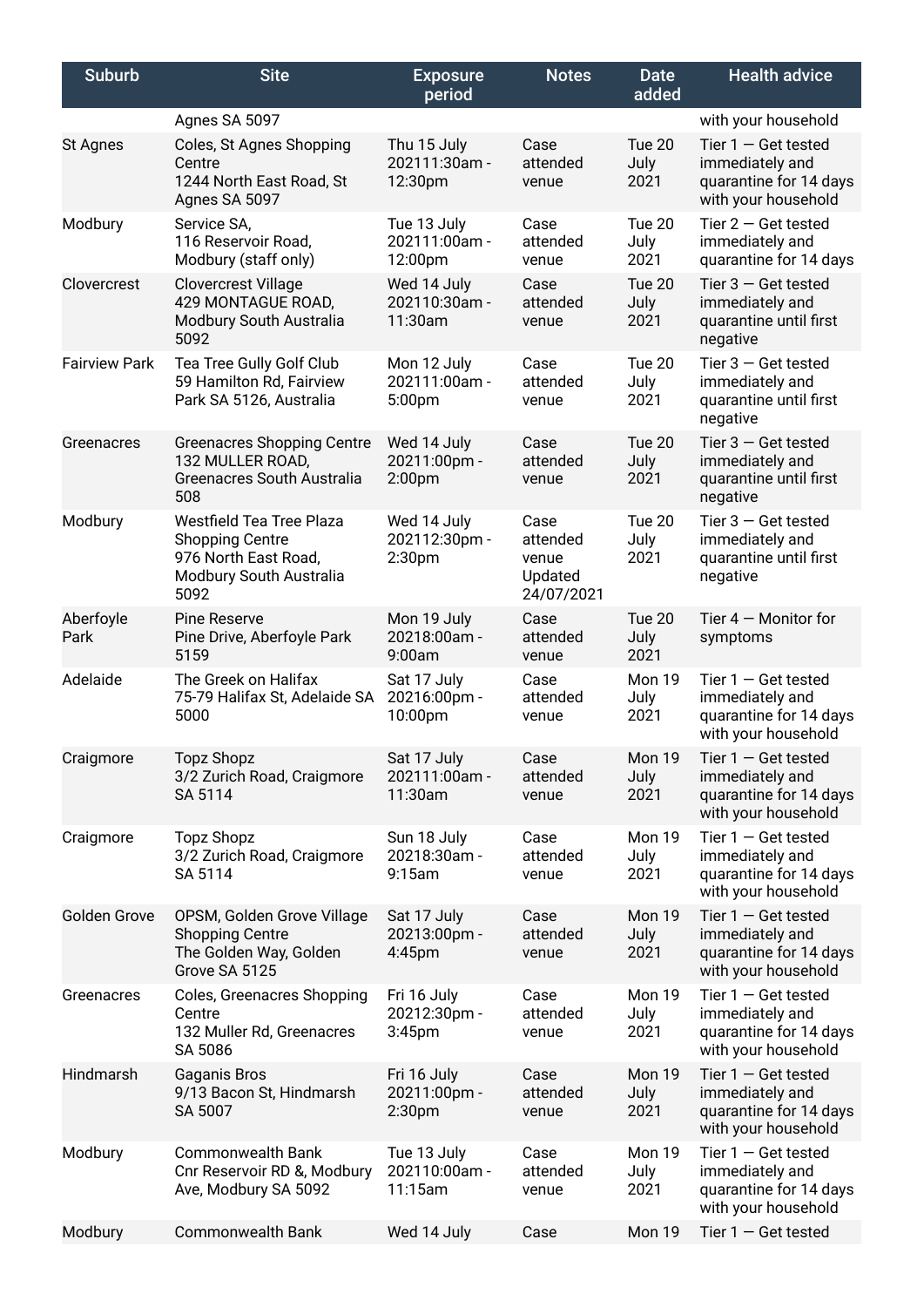| <b>Suburb</b> | <b>Site</b>                                                                                              | <b>Exposure</b><br>period                         | <b>Notes</b>              | <b>Date</b><br>added   | <b>Health advice</b>                                                                      |
|---------------|----------------------------------------------------------------------------------------------------------|---------------------------------------------------|---------------------------|------------------------|-------------------------------------------------------------------------------------------|
|               | Cnr Reservoir RD &, Modbury<br>Ave, Modbury SA 5092                                                      | 202110:30am -<br>12:15pm                          | attended<br>venue         | July<br>2021           | immediately and<br>quarantine for 14 days<br>with your household                          |
| Munno Para    | Caltex<br>Lot 23 Main North Road,<br>Munno Para SA 5115                                                  | Sat 17 July<br>20219:10am -<br>$9:55$ am          | Case<br>attended<br>venue | Mon 19<br>July<br>2021 | Tier $1 -$ Get tested<br>immediately and<br>quarantine for 14 days<br>with your household |
| Munno Para    | Dan Murphy's, Munno Para<br><b>Shopping City</b><br>600 Main North Road,<br>Smithfield SA 5114           | Sat 17 July<br>202110:30am -<br>11:30am           | Case<br>attended<br>venue | Mon 19<br>July<br>2021 | Tier $1 -$ Get tested<br>immediately and<br>quarantine for 14 days<br>with your household |
| Munno Para    | Dan Murphy's, Munno Para<br><b>Shopping City</b><br>600 Main North Road,<br>Smithfield SA 5114           | Sun 18 July<br>202111:00am -<br>11:45am           | Case<br>attended<br>venue | Mon 19<br>July<br>2021 | Tier $1 -$ Get tested<br>immediately and<br>quarantine for 14 days<br>with your household |
| Munno Para    | Foodland, Munno Para<br><b>Shopping City</b><br>600 Main North Road,<br>Smithfield SA 5114               | Sat 17 July<br>20219:00am -<br>10:00am            | Case<br>attended<br>venue | Mon 19<br>July<br>2021 | Tier $1 -$ Get tested<br>immediately and<br>quarantine for 14 days<br>with your household |
| Munno Para    | Foodland, Munno Para<br><b>Shopping City</b><br>600 Main North Road,<br>Smithfield SA 5114               | Sun 18 July<br>202111:00am -<br>11:45am           | Case<br>attended<br>venue | Mon 19<br>July<br>2021 | Tier $1 -$ Get tested<br>immediately and<br>quarantine for 14 days<br>with your household |
| Munno Para    | Smokemart & GiftBox,<br>Munno Para Shopping City<br>600 Main North Road,<br>Smithfield SA 5114           | Sat 17 July<br>20219:10am -<br>$9:55$ am          | Case<br>attended<br>venue | Mon 19<br>July<br>2021 | Tier $1 -$ Get tested<br>immediately and<br>quarantine for 14 days<br>with your household |
| Munno Para    | Smokemart & GiftBox,<br>Munno Para Shopping City<br>600 Main North Road,<br>Smithfield SA 5114           | Sun 18 July<br>202111:00am -<br>11:45am           | Case<br>attended<br>venue | Mon 19<br>July<br>2021 | Tier $1 -$ Get tested<br>immediately and<br>quarantine for 14 days<br>with your household |
| Munno Para    | TAB, Munno Para Shopping<br>City<br>600 Main North Road,<br>Smithfield SA 5114                           | Sat 17 July<br>$202110:30am -$<br>11:30am         | Case<br>attended<br>venue | Mon 19<br>July<br>2021 | Tier $1 -$ Get tested<br>immediately and<br>quarantine for 14 days<br>with your household |
| Munno Para    | TAB, Munno Para Shopping<br>City<br>600 Main North Road,<br>Smithfield SA 5114                           | Sun 18 July<br>202110:45am -<br>11:45am           | Case<br>attended<br>venue | Mon 19<br>July<br>2021 | Tier $1 -$ Get tested<br>immediately and<br>quarantine for 14 days<br>with your household |
| Ridgehaven    | Chemist Warehouse, Pelican<br>Plaza<br>1007 North East Road,<br>Ridgehaven SA 5097                       | Sun 18 July<br>20215:40pm -<br>6:00 <sub>pm</sub> | Case<br>attended<br>venue | Mon 19<br>July<br>2021 | Tier $1 -$ Get tested<br>immediately and<br>quarantine for 14 days<br>with your household |
| St Agnes      | Aldi, St Agnes Shopping<br>Centre<br>1244 North East Road, St<br>Agnes SA 5097                           | Tue 13 July<br>202110:20am -<br>11:30am           | Case<br>attended<br>venue | Mon 19<br>July<br>2021 | Tier $1 -$ Get tested<br>immediately and<br>quarantine for 14 days<br>with your household |
| Yattalunga    | <b>Tenafeate Creek Wines</b><br>1071 Gawler-One Tree Hill<br>Rd, Yattalunga SA 5114                      | Sun 18 July<br>20211:45pm -<br>4:30 <sub>pm</sub> | Case<br>attended<br>venue | Mon 19<br>July<br>2021 | Tier $1 -$ Get tested<br>immediately and<br>quarantine for 14 days<br>with your household |
| Golden Grove  | The Grove Shopping Centre<br>corner The Golden & The<br>Grove Ways, Golden Grove<br>South Australia 5125 | Sat 17 July<br>20213:00pm -<br>4:45 <sub>pm</sub> | Case<br>attended<br>venue | Mon 19<br>July<br>2021 | Tier $2 -$ Get tested<br>immediately and<br>quarantine for 14 days                        |
| Golden Grove  | The Grove Newsagency,<br>Golden Grove Village                                                            | Sat 17 July<br>20213:30pm -                       | Case<br>attended          | Mon 19<br>July         | Tier $2 -$ Get tested<br>immediately and                                                  |